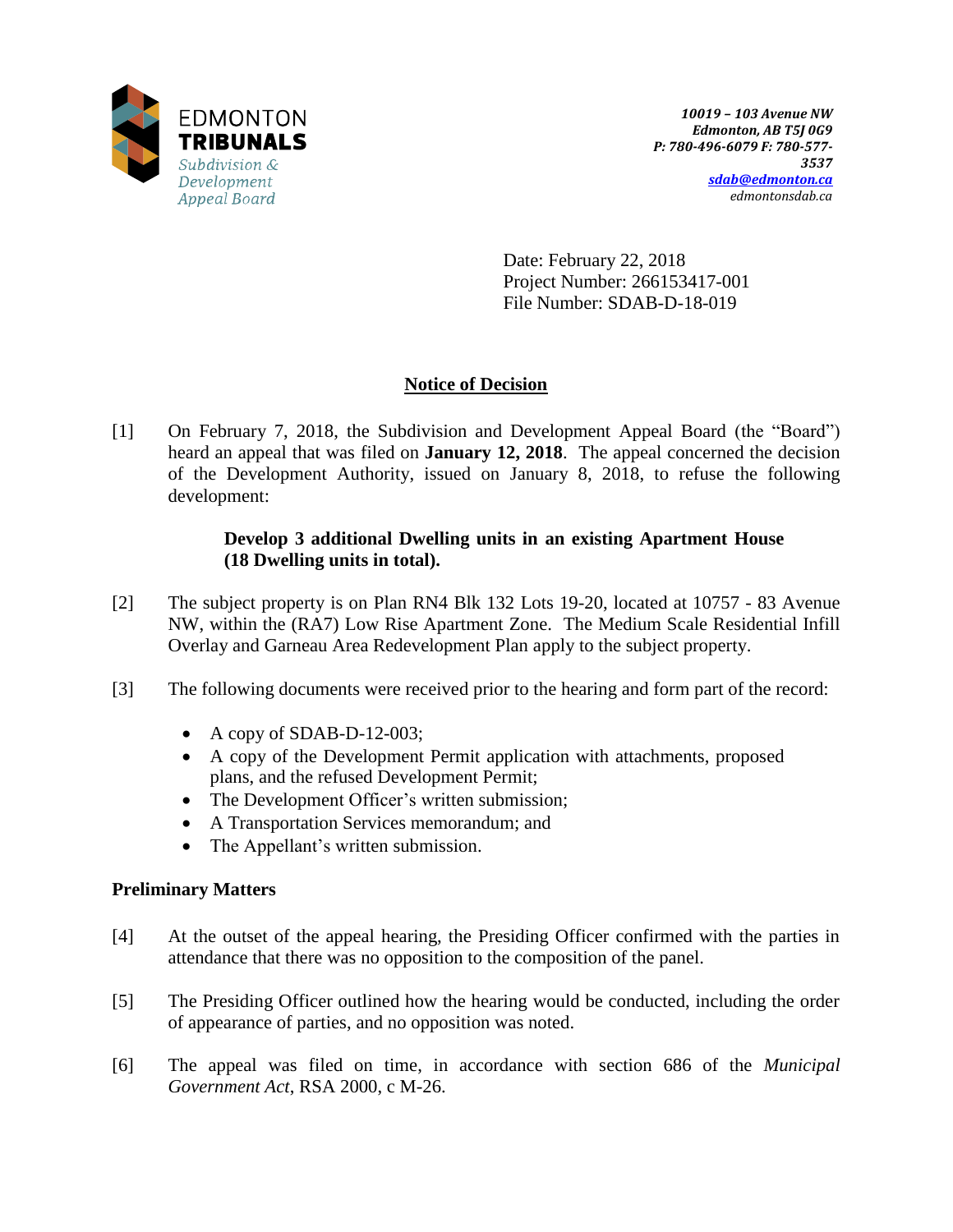## **Summary of Hearing**

*i) Position of the Appellant, Mr. R. Dhawan, who was accompanied by Ms. C. Savoy*

#### Mr. Dhawan

- [7] Mr. Dhawan referred to his PowerPoint Presentation and stated that he is the owner of the Douglas Manor Heritage Building.
- [8] There will be no alterations to the exterior of the building, which will preserve the heritage façade.
- [9] The building has existed for several years with 15 dwelling units.
- [10] The subject site is in walking distance to the University of Alberta and one block from Whyte Avenue.
- [11] He wants to convert a large three-bedroom unit into four bachelor suites on the basement floor, which will not add to the square footage of the building.
- [12] With regard to increasing the density, there is a large demand in this area for affordable housing.
- [13] The City is promoting an increase in density as Edmonton is evolving.
- [14] He referred to other residential apartments to show how infill can modernize and preserve historic buildings.
- [15] The proposed Centre LRT Line will benefit the subject site.
- [16] He referred to the photographs showing large developments such as The Raymond Block and The Trax.
- [17] He received letters in support from neighbouring property owners, the Old Strathcona Business Association, and the Strathcona Community League.
- [18] He referred to photographs showing there is sufficient amenity space on the west side of the building that has picnic tables, chairs, and a barbeque for the residents. The amenity apace is accessed from the front or back doors.
- [19] Transportation Services does not have an objection to the deficiency in the number of required parking spaces.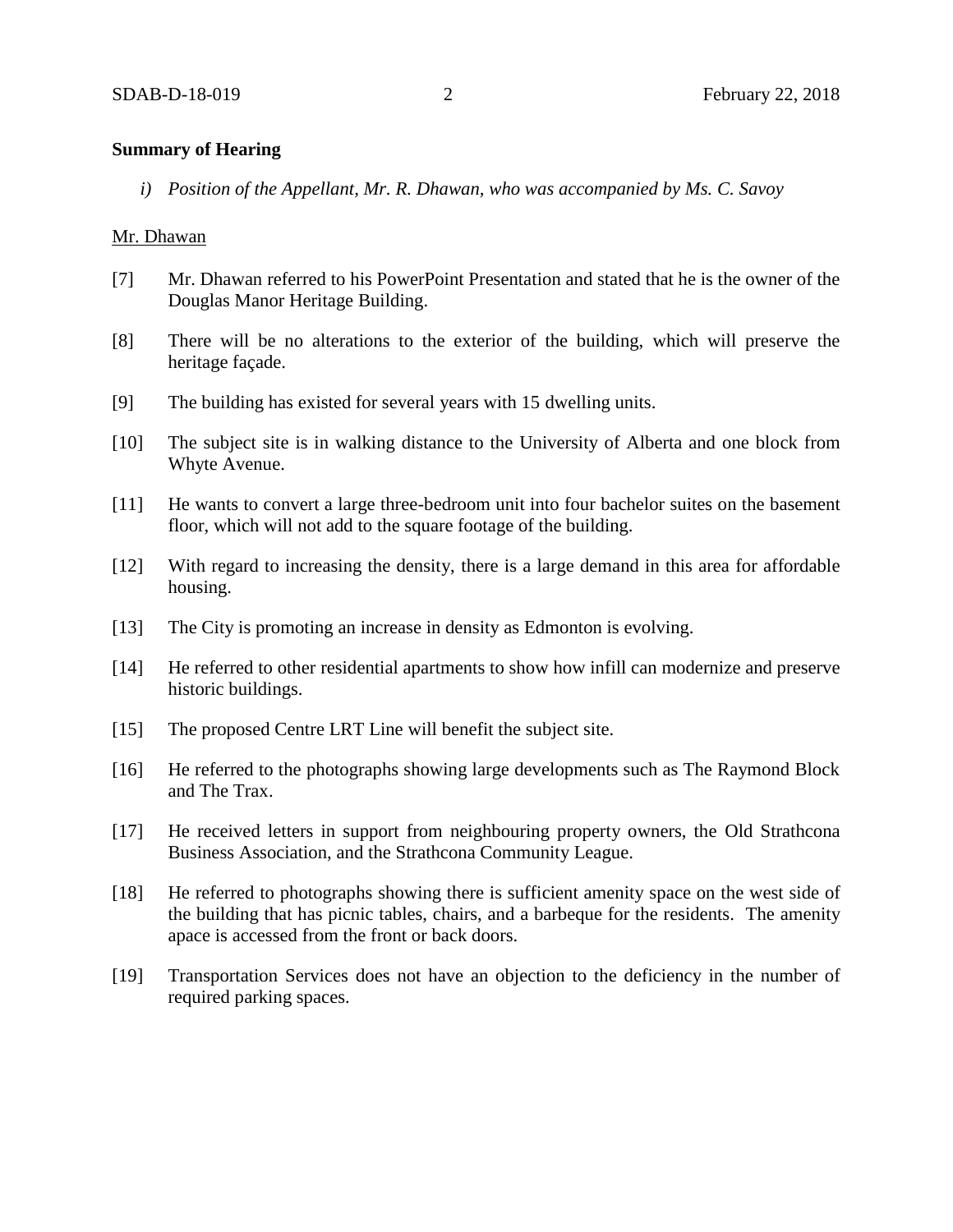- [20] This is a walkable neighbourhood. Several residents in this neighbourhood do not have a vehicle. There are several bus stops within 2 to 3 blocks of the subject site with the LRT in close proximity. On-street parking is available in the front and the side of the building.
- [21] Waste Management and Drainage Services do not have an objection with the proposed development.

## Ms. Savoy

- [22] Ms. C. Savoy is the property manager of the subject site.
- [23] The majority of the people that rent their units are students attending the University of Alberta and tenants who enjoy the Heritage area.
	- *ii) Position of Mr. L. Hauer, an Affected Property Owner in Support of the Appellant*
- [24] Mr. Hauer stated that he is in support of the proposed development.
	- *iii) Position of the Development Authority, Mr. J. Angeles*
- [25] The Development Authority provided a written submission and did not attend the hearing.

#### **Decision**

- [26] The appeal is **ALLOWED** and the decision of the Development Authority is **REVOKED**. The development is **GRANTED** as applied for to the Development Authority, subject to the following **CONDITIONS**:
	- 1. The Site shall be developed in accordance with the stamped, signed, and conditionally approved drawings.
	- 2. Any outdoor lighting for any development shall be located and arranged so that no direct rays of light are directed at any adjoining properties, or interfere with the effectiveness of any traffic control devices. (Reference section 51).
	- 3. PRIOR TO THE RELEASE OF DRAWINGS FOR BUILDING PERMIT REVIEW, the applicant or property owner shall pay a Sanitary Sewer Trunk Charge fee of \$3,354.00. The SSTC charge is quoted at year 2017 rate. Please contact Private Development, Drainage Services, at 780-496-5665 for further details regarding the fee.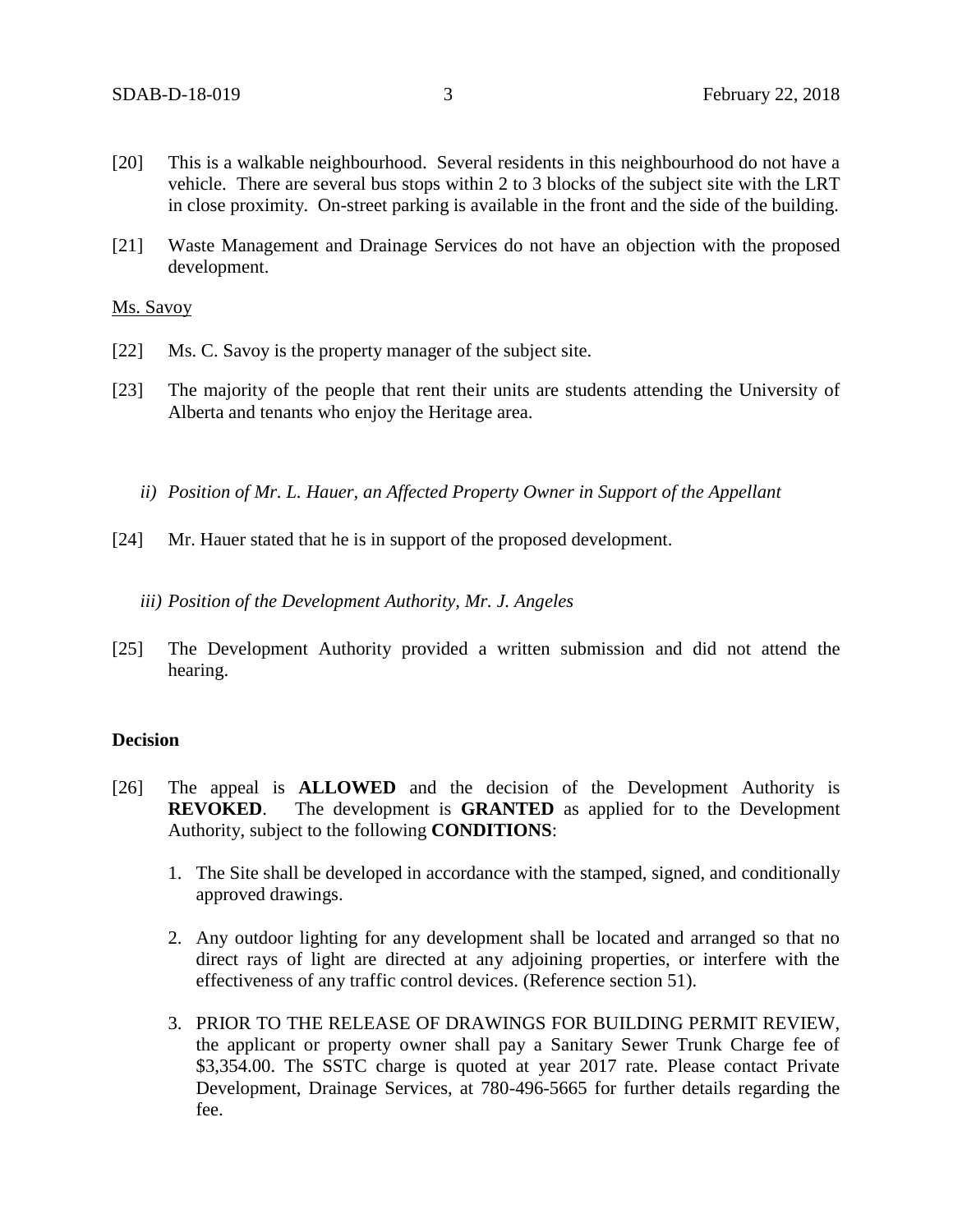However, the final SSTC is based on the prevailing rate at the time the applicant/owner makes payment at the 2nd Floor, Edmonton Tower, 10111 104 Avenue NW, Edmonton AB T5J 0J4.

## ADVISEMENTS:

1. Unless otherwise stated, all above references to "section numbers" refer to the authority under the *Edmonton Zoning Bylaw* 12800.

## TRANSPORTATION CONDITIONS:

- 1. A barrier such as curb stops or delineation with landscaping must be placed between the parking stalls and the City sidewalk on private property, as shown on Enclosure I.
- 2. Any hoarding or construction taking place on road right-of-way requires an OSCAM (On-Street Construction and Maintenance) permit. OSCAM permit applications require Transportation Management Plan (TMP) information. The TMP must include: the start/finish date of project; accommodation of pedestrians and vehicles during construction; confirmation of lay down area within legal road right of way if required; and to confirm if crossing the sidewalk and/or boulevard is required to temporarily access the site. It should be noted that the hoarding must not damage boulevard trees. The owner or Prime Contractor must apply for an OSCAM online at: http://vvvvvv.edmonton.ca/transportation/on\_your\_streets/on-street-constructionmaintenance-permit.aspx
- 3. Any alley, sidewalk or boulevard damage occurring as a result of construction traffic must be restored to the satisfaction of Development Inspections, as per Section 15.5(f) of the Zoning Bylaw. The alley, sidewalks and boulevard will be inspected by Development Inspections prior to construction, and again once construction is complete. All expenses incurred for repair are to be borne by the owner.

### TRANSPORTATION ADVISEMENTS:

- 1. Access from the site to the adjacent east-west alley is acceptable.
- 2. The garbage pickup is shared with the adjacent property to the east that has a larger site for the garbage bin and has continued since 2003. This has been discussed and approved by Waste Management.
- 3. According to Section 54.2, Schedule 1, Vehicular Parking of Edmonton Zoning Bylaw 12800, the site has an existing on-site parking deficiency of 15 parking stalls (existing 6 stalls; required 21 stalls).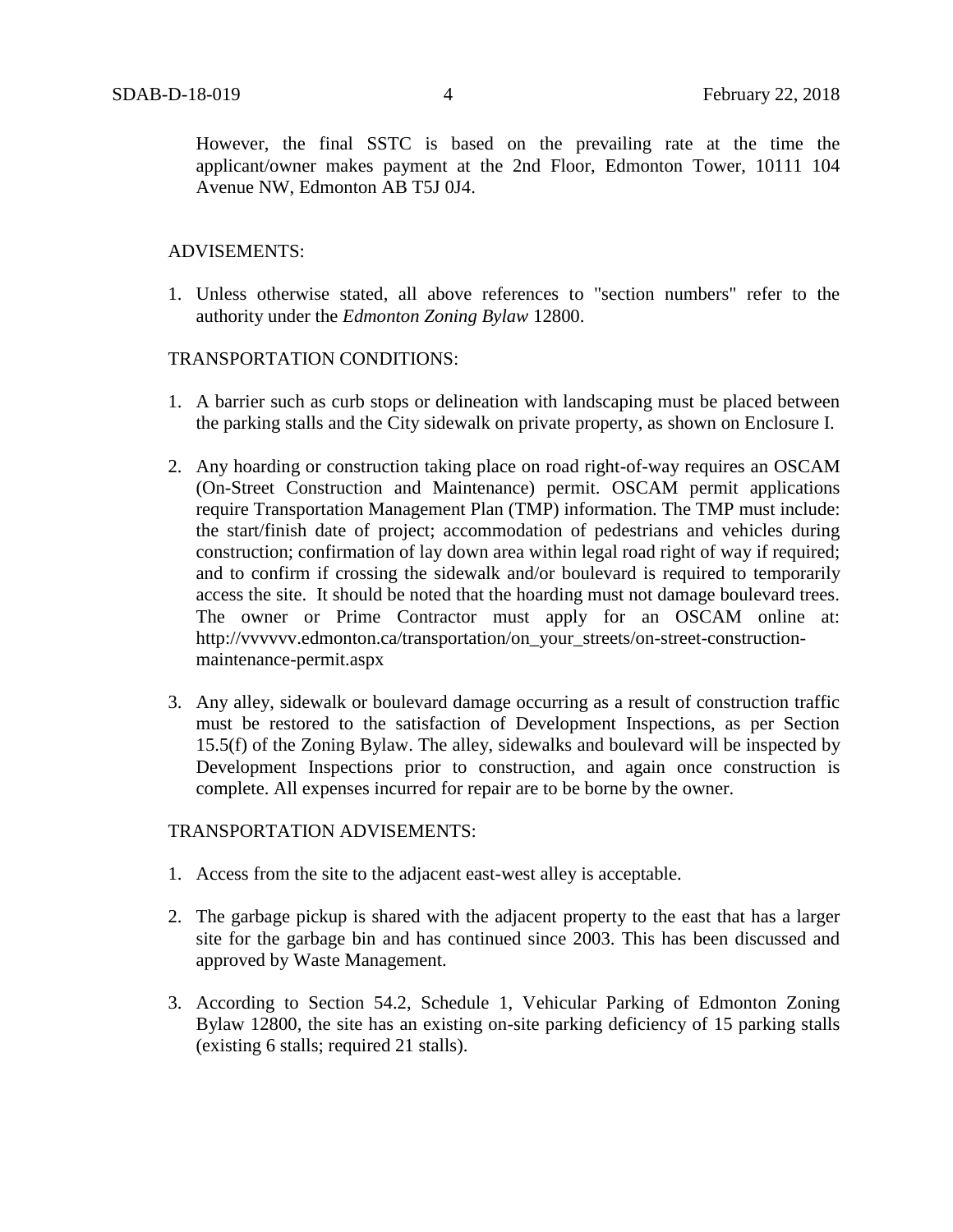The attached parking justification letter (see Enclosure II) indicates that 2 of the 6 parking stalls are currently being rented for use by tenants. In the evening there are only 2 or 3 cars parked in the rear.

Many of the tenants are students or work in the area and do not own a car. Three of the suites are dedicated to the Homeward Trust program that provides affordable housing. The proposal also has written support from the Old Strathcona Business Association (see Enclosure III) as well as neighbours and neighbouring businesses. We recognize that this is a historical building built in 1914 with limited parking and that parking requirements have changed over the years. The owner is dedicated to preserving the building that is characteristic of the Garneau neighbourhood. This location is well served by transit and there is also some on street parking available. Parking restrictions are in place with limited 2 hour parking between 8 a.m. to 6 p.m. along 108 Street. There are 5 public parking lots in the area. Given this, Subdivision Planning has no objection to the parking deficiency.

- [27] In granting the development the following variances to the *Edmonton Zoning Bylaw* are allowed:
	- 1. The maximum Density is 10.15 Dwelling units per hectare per section 210.4(2) is varied to permit an excess of 7.85 Dwelling units, thereby increasing the maximum Density to 18 Dwelling units.
	- 2. The minimum required total of 12 on-site parking spaces per section 54.2, schedule  $1(C)(1)$  is varied to permit a deficiency of 6 parking spaces, thereby decreasing the minimum required on-site parking spaces to 6.
	- 3. The minimum requirement for Private Outdoor Amenity Area per section 823.4(3)(a) is waived.

#### Advisement:

The Board notes that the previous Board decision (SDAB-D-12-003) granted variances to the minimum required Rear Setback and Side Setback.

#### **Reasons for Decision**

- [28] The proposed development, interior alterations to an Apartment House is a Permitted Use in the (RA7) Low Rise Apartment Zone.
- [29] With respect to varying Density, the existing building consists of 15 Dwelling units. The proposed development will convert one three-bedroom Dwelling unit into four bachelor suites. The Proposed Density meets many requirements of the Garneau Area Redevelopment Plan and the Municipal Development Plan ("*The Way We Grow*") by providing affordable housing and housing choices.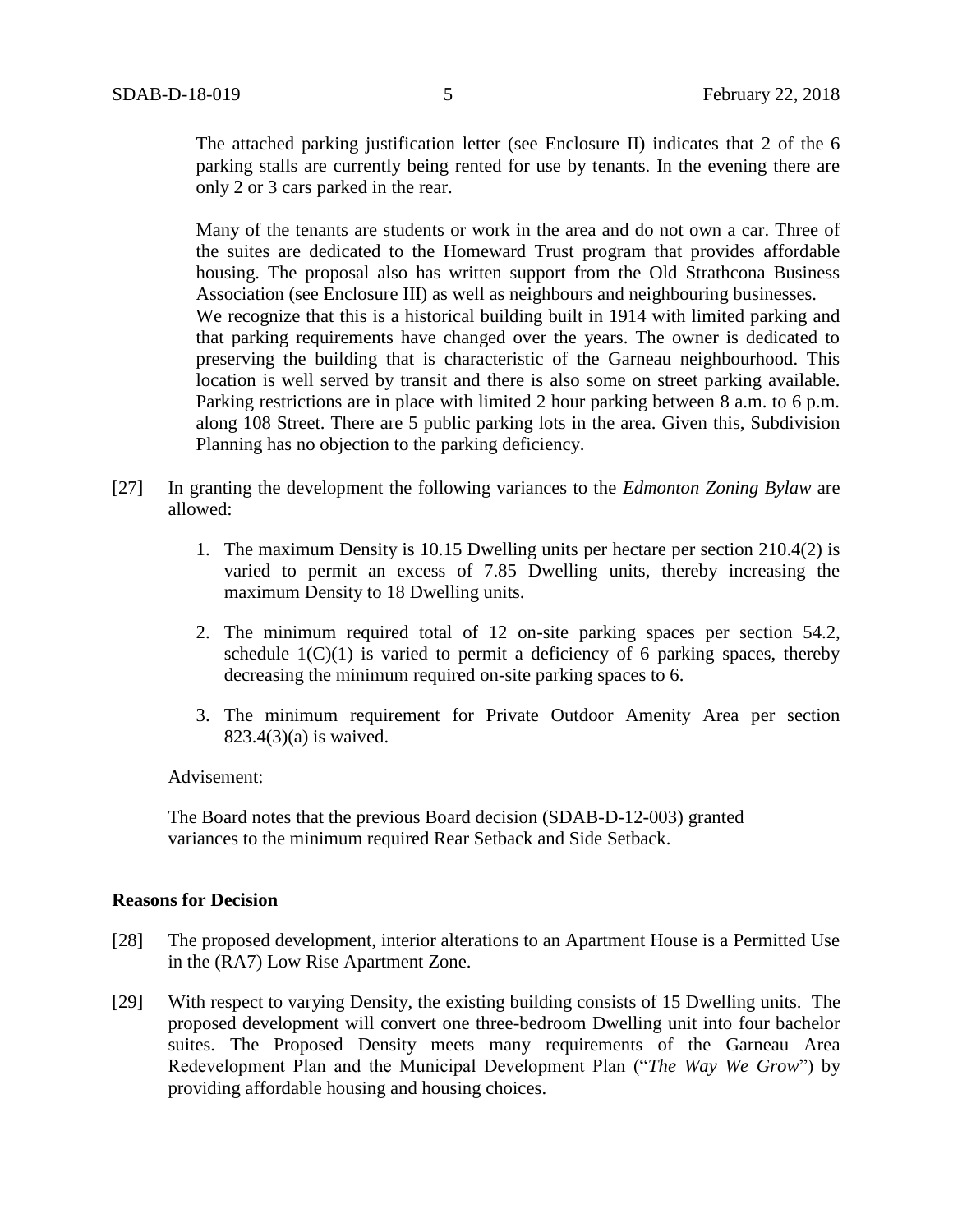- [30] The Board finds, given the Site location, that there were no planning reasons provided that would indicate that an increase in Density would have a material impact or adverse effect on the neighbourhood.
- [31] The Board notes that there were no letters of objection received and no one appeared in opposition at the hearing.
- [32] The Board received letters of support for the proposed development that specifically dealt with the increase in Density and the proposed variances. The Board notes the letters of support from the Old Strathcona Business Association and the Strathcona Community League.
- [33] With respect to parking, the Board used the current *Edmonton Zoning Bylaw* regulations to calculate the minimum required number of parking spaces. Based on section 54.2, schedule 1(C)(1), 9 residential parking spaces plus 3 visitor parking spaces for a total of 12 parking spaces are required. There are 6 existing on-site parking spaces and the Board granted a deficiency of 6 parking spaces for the following reasons:
	- a. The Board was presented with evidence from the Appellant that 6 existing parking spaces are not fully utilized by the current tenants.
	- b. Pursuant to section 54.2, schedule 1(C), under *Transit Oriented Development*, the subject Site is within 150 metres of a Transit Avenue (82 Avenue NW).
	- c. The Board notes that contained within one of the advisements outlined above by Transportation Services, it indicates they have no objections with an even larger variance than the variance calculated by the Board with this proposed development. Therefore, given the decrease in the size of the variance the Board believes that Transportation Services would have no issues with this lower variance.
- [34] With respect to the variance in the minimum required Private Outdoor Amenity Area, the Board notes that the existing Building is non-conforming and does not have any Private Outdoor Amenity spaces. However, based on the common Amenity Area requirement of the (RA7) Low Rise Apartment Zone per section 210.4(10), the Board through its calculations determined that the proposed development with the existing development complies with the required Amenity Area. The Board determined 135 square metres of Amenity space is required and 163 square metres is provided. The Board is satisfied that this excess in the common Amenity Area and the subject Site's close vicinity to large public amenity spaces is sufficient.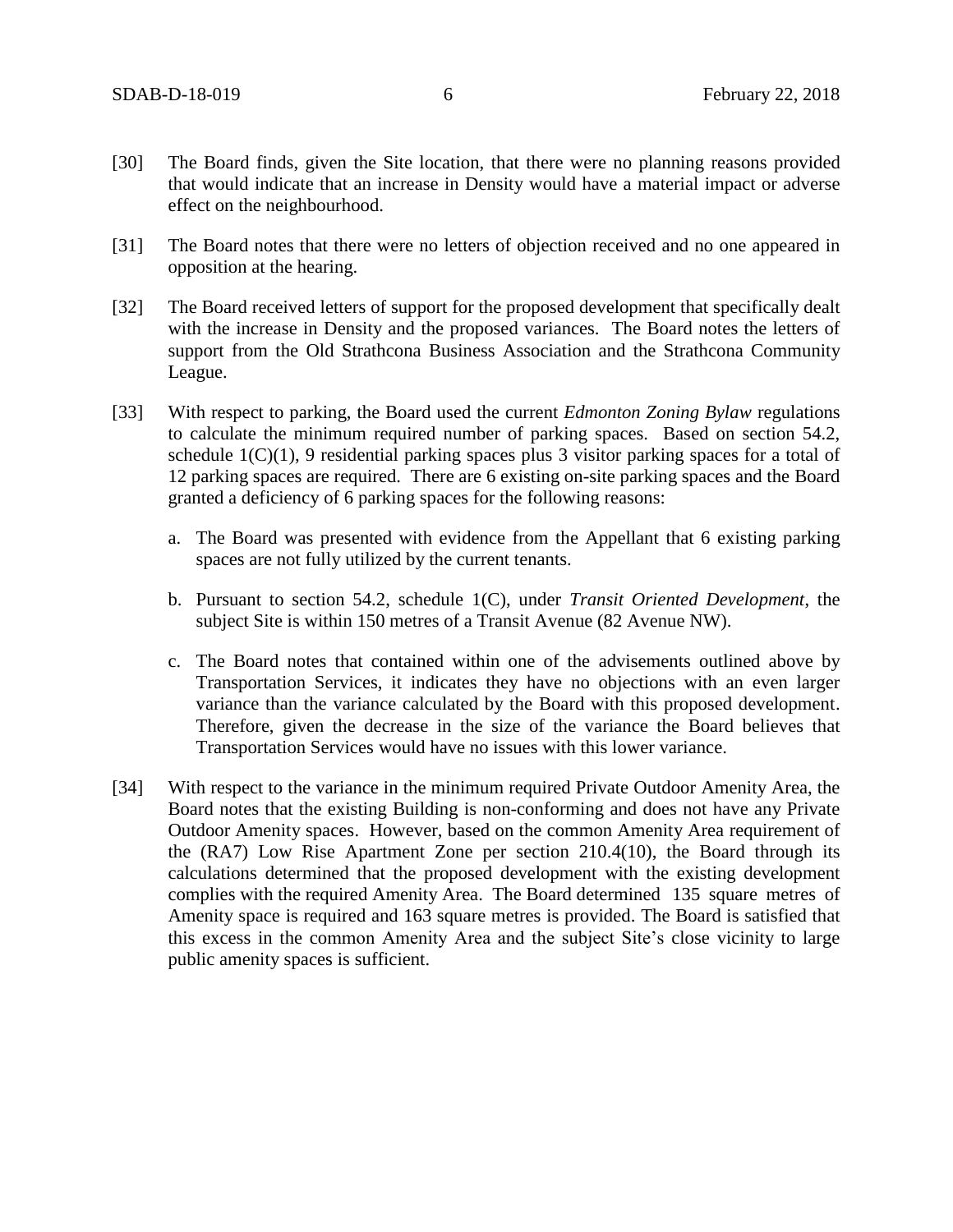[35] For all of the above reasons, the Board is of the opinion that the proposed development will not unduly interfere with the amenities of the neighbourhood, nor materially interfere with or affect the use, enjoyment or value of neighbouring parcels of land.

> Mr. V. Laberge, Presiding Officer Subdivision and Development Appeal Board

Board Members in Attendance Mr. N. Somerville; Ms. L. Gibson; Mr. R. Handa; Ms. Kronewitt Martin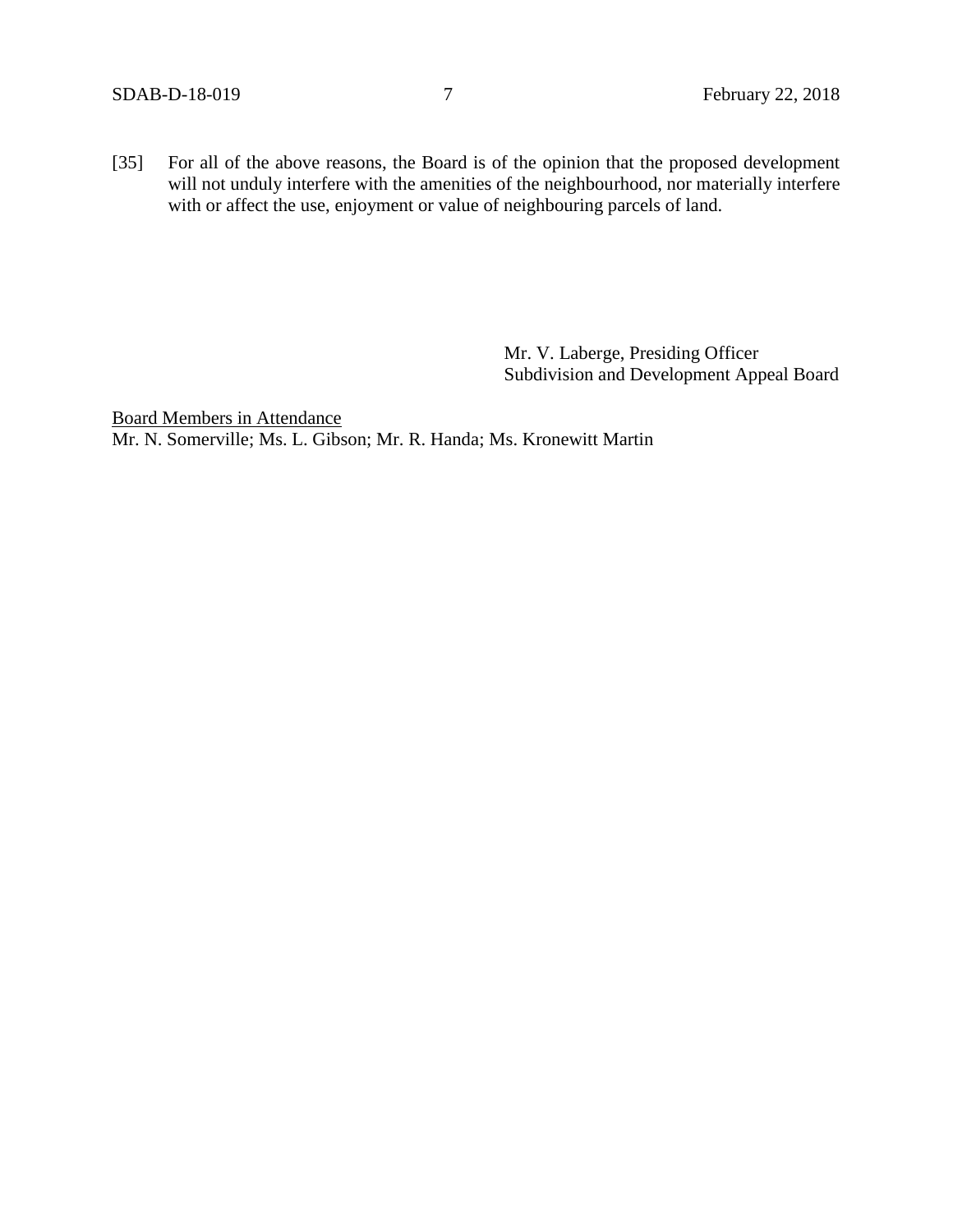#### **Important Information for the Applicant/Appellant**

- 1. This is not a Building Permit. A Building Permit must be obtained separately from the Development & Zoning Services, Urban Form and Corporate Strategic Development, located on the 2nd Floor, Edmonton Tower, 10111 – 104 Avenue NW, Edmonton, AB T5J 0J4.
- 2. Obtaining a Development Permit does not relieve you from complying with:
	- a) the requirements of the *Edmonton Zoning Bylaw*, insofar as those requirements have not been relaxed or varied by a decision of the Subdivision and Development Appeal Board,
	- b) the requirements of the *Alberta Safety Codes Act*,
	- c) the *Alberta Regulation 204/207 – Safety Codes Act – Permit Regulation*,
	- d) the requirements of any other appropriate federal, provincial or municipal legislation,
	- e) the conditions of any caveat, covenant, easement or other instrument affecting a building or land.
- 3. When an application for a Development Permit has been approved by the Subdivision and Development Appeal Board, it shall not be valid unless and until any conditions of approval, save those of a continuing nature, have been fulfilled.
- 4. A Development Permit will expire in accordance to the provisions of section 22 of the *Edmonton Zoning Bylaw, Bylaw 12800*, as amended.
- 5. This decision may be appealed to the Alberta Court of Appeal on a question of law or jurisdiction under section 688 of the *Municipal Government Act*, RSA 2000, c M-26. If the Subdivision and Development Appeal Board is served with notice of an application for leave to appeal its decision, such notice shall operate to suspend the Development Permit.
- 6. When a decision on a Development Permit application has been rendered by the Subdivision and Development Appeal Board, the enforcement of that decision is carried out by the Development & Zoning Services, Urban Form and Corporate Strategic Development, located on the 2nd Floor, Edmonton Tower, 10111 – 104 Avenue NW, Edmonton, AB T5J 0J4.

*NOTE: The City of Edmonton does not conduct independent environmental checks of land within the City. If you are concerned about the stability of this property for any purpose, you should conduct your own tests and reviews. The City of Edmonton, when issuing a development permit, makes no representations and offers no warranties as to the suitability of the property for any purpose or as to the presence or absence of any environmental contaminants on the property.*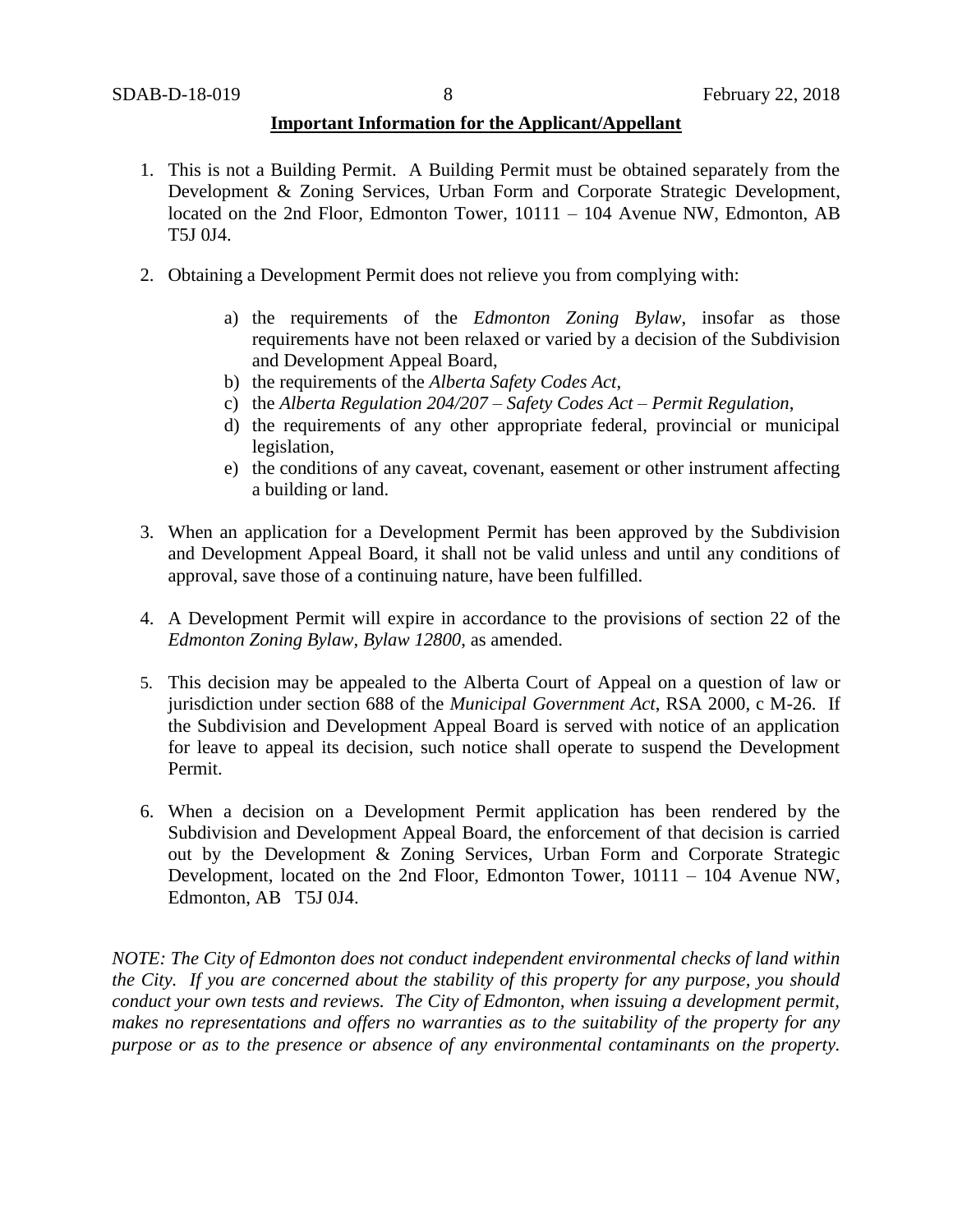

Date: February 22, 2018 Project Number: 239164375-003 File Number: SDAB-D-18-020

# **Notice of Decision**

[1] On February 7, 2018, the Subdivision and Development Appeal Board (the "Board") heard an appeal that was filed on **January 12, 2018**. The appeal concerned the decision of the Development Authority, issued on January 12, 2018, to refuse the following development:

# **Change the Use from General Retail Stores to Child Care Services and to construct interior and exterior alterations (construct outdoor playspace, amend Landscaping) (maximum 62 children).**

- [2] The subject property is on Plan 1523990 Unit 2, located at 5010 162 Avenue NW and Condo Common Area (Plan 1523990), located at 5004C - 162 Avenue NW, within the (CNC) Neighbourhood Convenience Commercial Zone. The Hollick Kenyon Neighbourhood Structure Plan and the Pilot Sound Area Structure Plan apply to the subject property.
- [3] The following documents were received prior to the hearing and form part of the record:
	- $\bullet$  A copy of SDAB-D-17-044;
	- A copy of the Development Permit application with attachments, proposed plans, and the refused Development Permit;
	- The Development Officer's written submission;
	- The Appellant's written submissions;
	- One e-mail in opposition to the proposed development; and
	- Two e-mails in support of the proposed development.

## **Preliminary Matters**

- [4] At the outset of the appeal hearing, the Presiding Officer confirmed with the parties in attendance that there was no opposition to the composition of the panel.
- [5] The Presiding Officer outlined how the hearing would be conducted, including the order of appearance of parties, and no opposition was noted.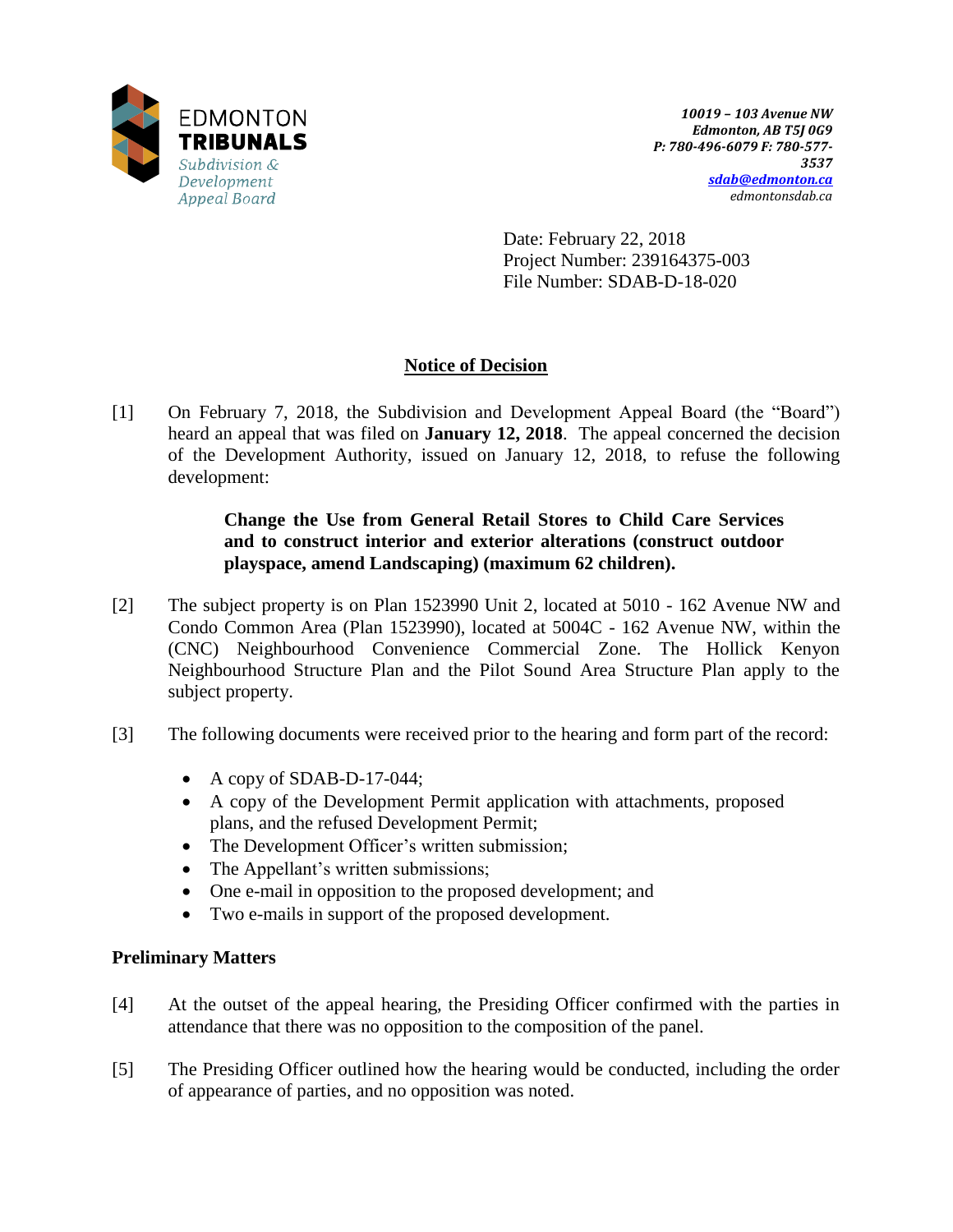[6] The appeal was filed on time, in accordance with section 686 of the *Municipal Government Act*, RSA 2000, c M-26.

#### **Summary of Hearing**

- *i) Position of the Appellant, Mr. M. Umarji, who was accompanied by Ms. N. Umarji, representing ZONA Developments*
- [7] Ms. Umarji referenced their written submission and referred to each reason for refusal on the development permit application.
- [8] She stated that the Child Care Service (Daycare) will not directly abut the Rapid Drive-Through Vehicle Service (Car Wash) as the propose Daycare will be on the second floor.
- [9] The Car Wash will not share the same horizontal plane, entranceway, or heating and ventilation with the Daycare.
- [10] The outdoor playspace will be at the rear of the building along 51 Street and will be separated from the Car Wash by a 10 inch precast concrete panel.
- [11] The noise generated from the wand style Car Wash will be contained in the mechanical room and not in the actual Car Wash stalls. The mechanical room is on the east side of the property adjacent to the 7/11 convenience store and not the Daycare.
- [12] Ms. Umarji referred to a noise study to indicate that the noise level will be approximately 55 to 60 decibels, which is equivalent to a normal conversation at one metre.
- [13] They have isolated all of the HVAC requirements from one use to another with separate ventilation and heating units for both the Daycare and the Car Wash.
- [14] The Daycare will be on the north portion of the subject site away from traffic for the 7/11 and Gas Bar. The main entrance of the Daycare is approximately 123 feet away from the Car Wash on the north side of the property. The entrance to the Car Wash is located at a controlled traffic light meaning vehicles will be moving slow when entering the Car Wash.
- [15] There will be steel columns with concrete filled bollards to prevent traffic impacts along the sidewalk area.
- [16] There will be designated parking spaces for the Daycare.
- [17] The drop-off area will be at the rear of the building connecting to a sidewalk to the main entrance. The drop off area was approved by Transportation Services.
- [18] The Daycare's staff kitchen, janitorial room, laundry room, and staff washroom will be situated closest to the Car Wash.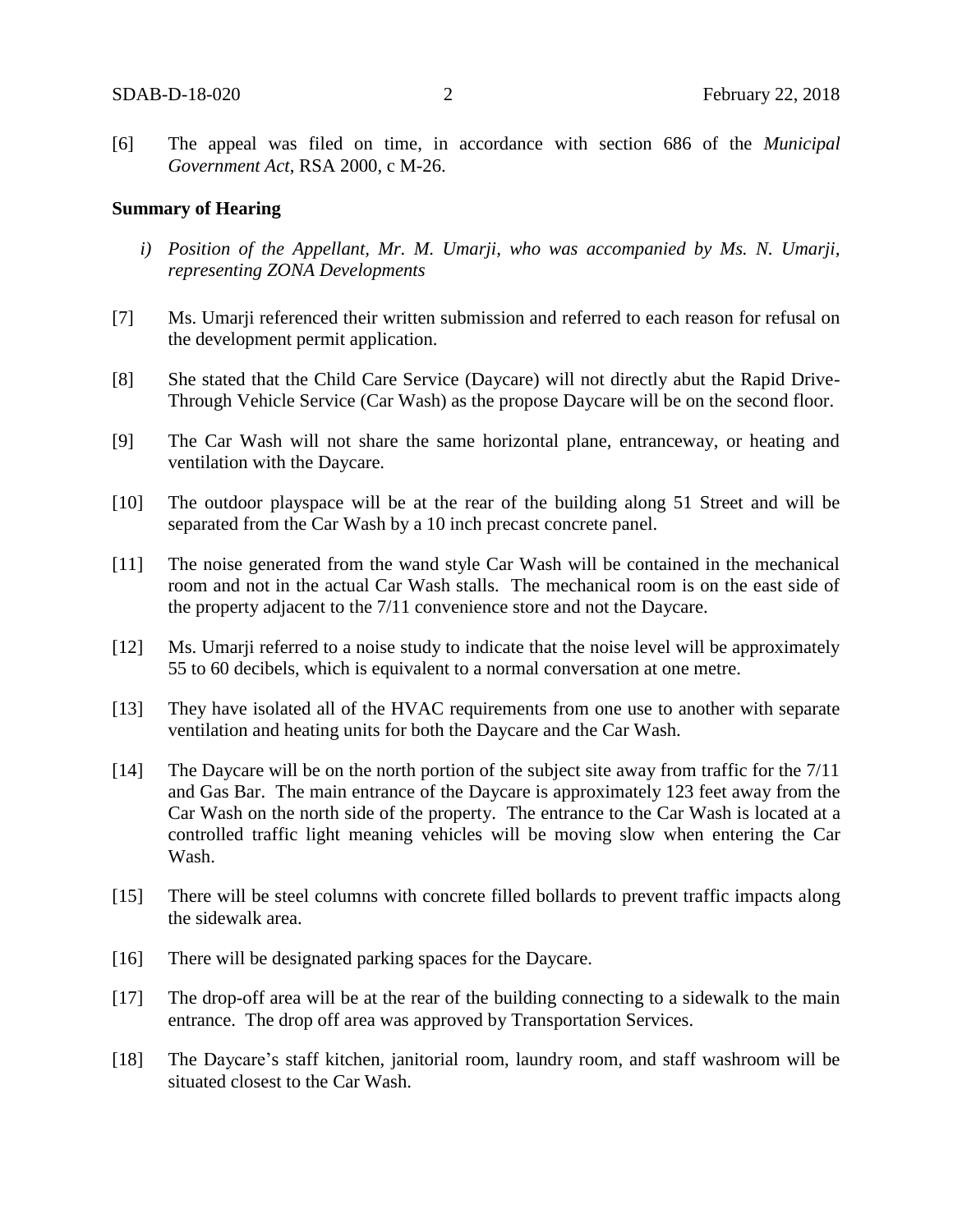- [19] TAB 7 of the submission is a decision for a Daycare that was approved by the Board. That Daycare has a common wall between the entrance of the Daycare which abuts the exit of a Car Wash.
- [20] TAB7 shows pictures of the Smartchoice Daycare and Bright Path Daycare that were approved in 2016. The Daycare playspaces are adjacent to a Car Wash queuing area with no barricades to separate them other than a landscaped yard. Those Daycares share a site with a Gas Bar.
- [21] With regard to the separation distance, the calculation does not consider the measures they are undertaking to limit the impact of the neighbouring Gas Bar. The nearest gas pump is approximately 47.2 metres, which is under the 50-metre requirement.
- [22] TAB 8 of the submission shows the location of the 7/11, the Gas Bar, and the Car Wash. The 7/11 is between the Daycare and the Gas Bar which will minimize any safety concerns from the Gas Bar.
- [23] Traffic using the Gas Bar will not have access to the area of the Daycare. Traffic for the gas pumps and the 7/11 is south of the 7/11. Traffic will not be driving through the parking lot.
- [24] There is approximately a 72-metre distance from the gas tanks to the Daycare. The Gas Bar is on the southeast corner of the site and the Daycare is on the northwest corner of the site.
- [25] The underground tanks at the Gas Bar are located 61 metres away from the Daycare. The tanks have a bladder system that is tested on an annual basis. The nearest gas pump has an auto shut off feature for any leaks, or fires to prevent an explosion.
- [26] In the original development permit application, the Development Officer calculated the distance to the nearest gas pump to be 43.11 metres. It is now being calculated at 38.9 metres even though the Daycare is farther away and located on the second floor.
- [27] The Board has approved Daycares that are less than 50 metres from a Gas Bar. One of the approved Daycares is 38.5 metres away from a Gas Bar with the playspace located at the rear of the building, which is similar to the proposed development (TAB 9).
- [28] The original application was for 110 children which required 57 parking spaces for a deficiency of 25 parking spaces. They are providing 32 parking spaces with 3 on-street pick-up and drop-off spaces. The proposed development permit will be for 62 children which will create a deficiency of 23 parking spaces. However, the deficiency is now for 22 parking spaces due to an error in the Development Officer's calculation (TAB 11).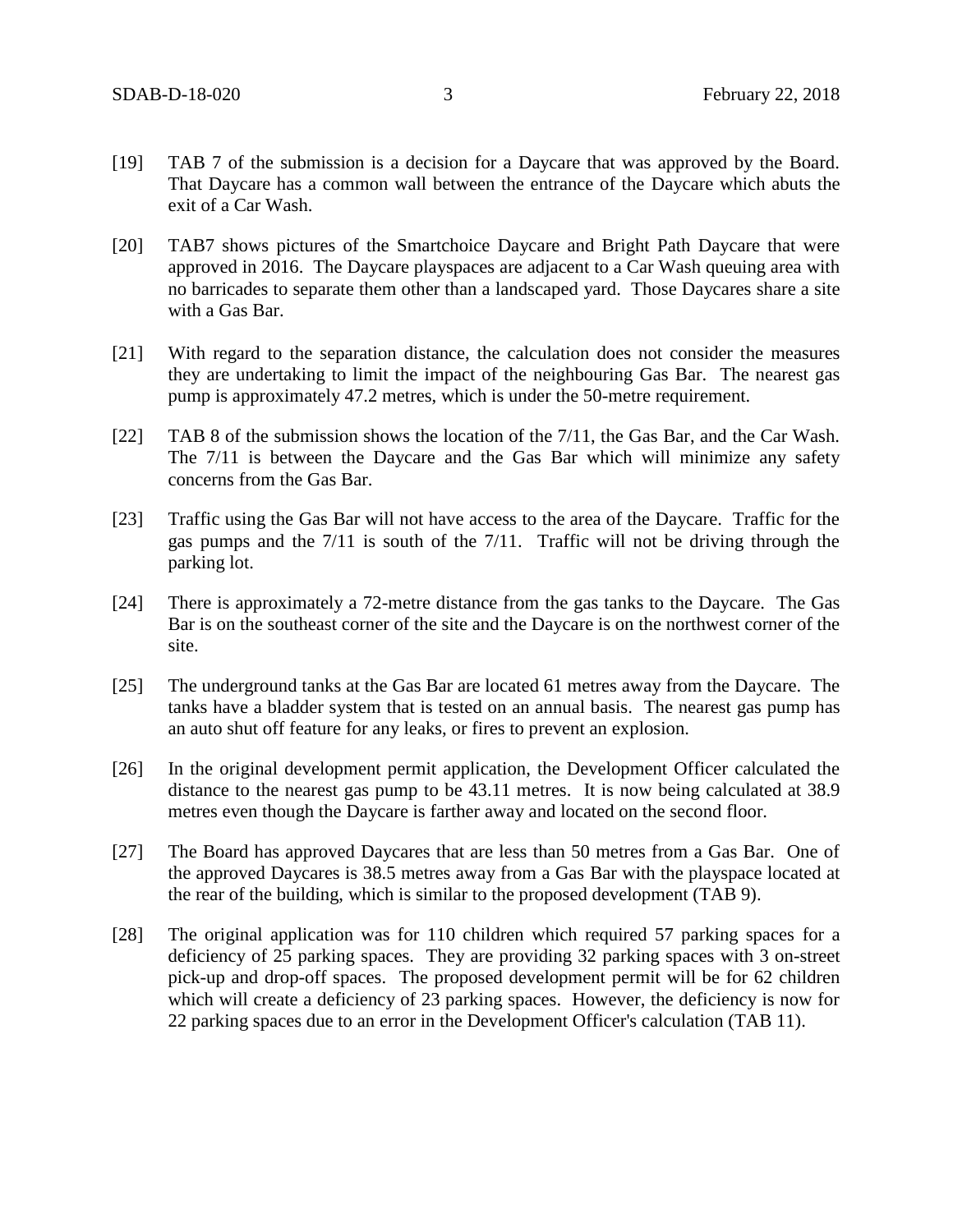- [29] The Development Officer is calculating one parking space per 40.0 square metres, which is 21 parking spaces for the Car Wash. In their opinion, cars will either be inside the Car Wash or in the queuing lane and will not be otherwise parking on site. In their opinion, if the parking requirements for the Car Wash are removed from the calculation, the proposed development would only be deficient by one parking space.
- [30] She referred to an aerial photograph showing several apartments within three blocks of the subject site which are connected with a public sidewalk. In their opinion, residents will not need to cross the street to access the site.
- [31] There is an elementary / junior high school four blocks away from the subject site, which will allow students to walk to the Daycare.
- [32] The proposed playspace is within the setback of an area that abuts a neighbourhood road and parking lot to the north. The playspace will be enclosed on all sides. The playspace will have equipment that will not be permanent fixtures. The subject site is surrounded by a public road way and a parking lot to the north. Fencing the property will ensure the children's safety.
- [33] The playspace is 50 feet away from the nearest front yard of a residence and approximately 106 feet away from the nearest condominium balcony which will minimize sound traveling to neighbouring properties. There will be 10 feet of green space between the Daycare and the road.
- [34] The proposed Daycare will be an asset to the community as there is no Daycare in the neighbourhood. This is a growing community with young families and a new school. Families will be able to walk their children to the Daycare.
- [35] They received neighbourhood support for the proposed Daycare. In their opinion, the need for parking will not be an issue as there is public transportation in the area.
- [36] In response to questions from the Board, they stated that the dimensions of the playspace are approximately 14 feet,  $8\frac{1}{2}$  inches wide by 79 feet long, with a total of 123 square metres.
- [37] The playspace will be surfaced with astro turf and will consist of sand, play houses, and moveable equipment. The equipment will meet the safety standards. They referred to a photograph showing what the playspace of the Daycare will look like.
- [38] The playspace will be abutting the property line. However, they could eliminate 3.0 metres on the north as shown in TAB 4.
- [39] The Brightpath Daycare is zoned DC2 Site Specific Development Control Provision and the Smartchoice Daycare is zoned CNC Neighbourhood Convenience Commercial Zone.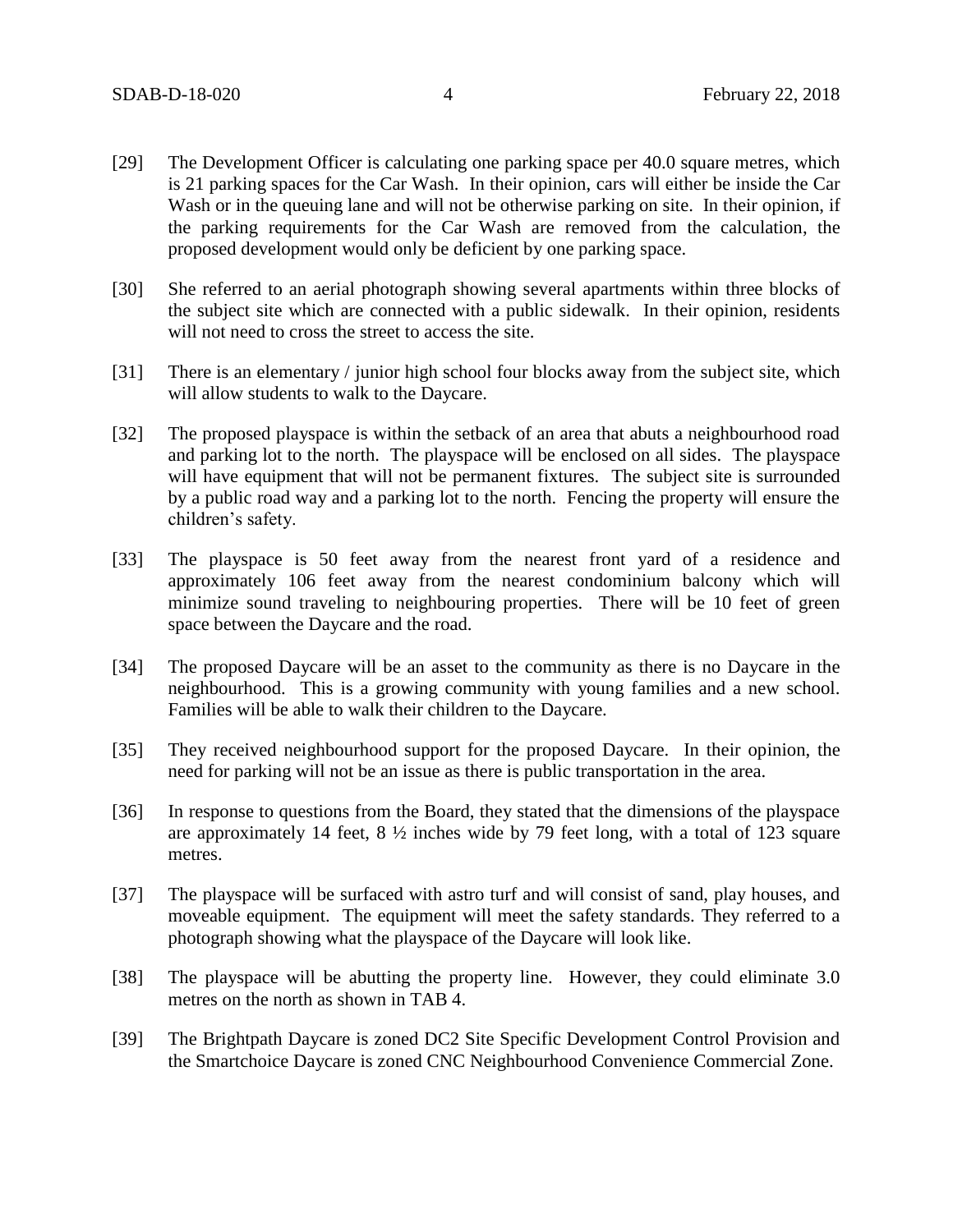- [40] They confirmed that both of the approved Daycares in their submission have a Car Wash and convenience store on the subject Site. They referred to another Daycare that has a Gas Bar, Car Wash, and convenience store on the same site (TAB 10).
- [41] There is no entrance from the playspace to the commercial area except for an emergency exit if needed.
- [42] They do not believe that the one property owner opposed to the proposed development is within the 60-metre notification radius. However, they spoke to that property owner when they did community consultation. They did not receive any opposition when they conducted their community consultation. They provided information to property owners with any questions they had.
- [43] They will inform parents to park in the designated parking spaces and the location of the main entrance.
- [44] They could not confirm what will be located on the main floor of the retail area which is currently vacant.
- [45] With regard to the emergency exit in the playspace. They stated that only adults can access the playspace and the emergency exit could be alarmed if needed.
- [46] When children are dropped off they will walk in the opposite direction of the Car Wash.
- [47] Fire Services reviewed the overall site plan but they were not certain if Fire Services review change of use applications.
- [48] They confirmed that they do not need all the parking that is required for the proposed development.
	- *ii) Position of the Development Officer, Mr. P. Adams*
- [49] Mr. Adams interprets the term "adjacent" to mean "next to" or "connected to".
- [50] The examples used by the Appellants to show other Daycares close to Car Washes predates the 2016 *Edmonton Zoning Bylaw* amendments to the Child Care Service regulations under section 80. There were no specific regulations from previous decisions on Rapid Drive-through Vehicle Services but there was for Gas Bars. Without specific job information related to previous decisions he does not know the variance or the justification as to why a Child Care Service was approved in close proximity to a Gas Bar.
- [51] With respect to the 2012 Smartchoice Daycare decision, a variance was issued for the 50 metre separation distance regulation.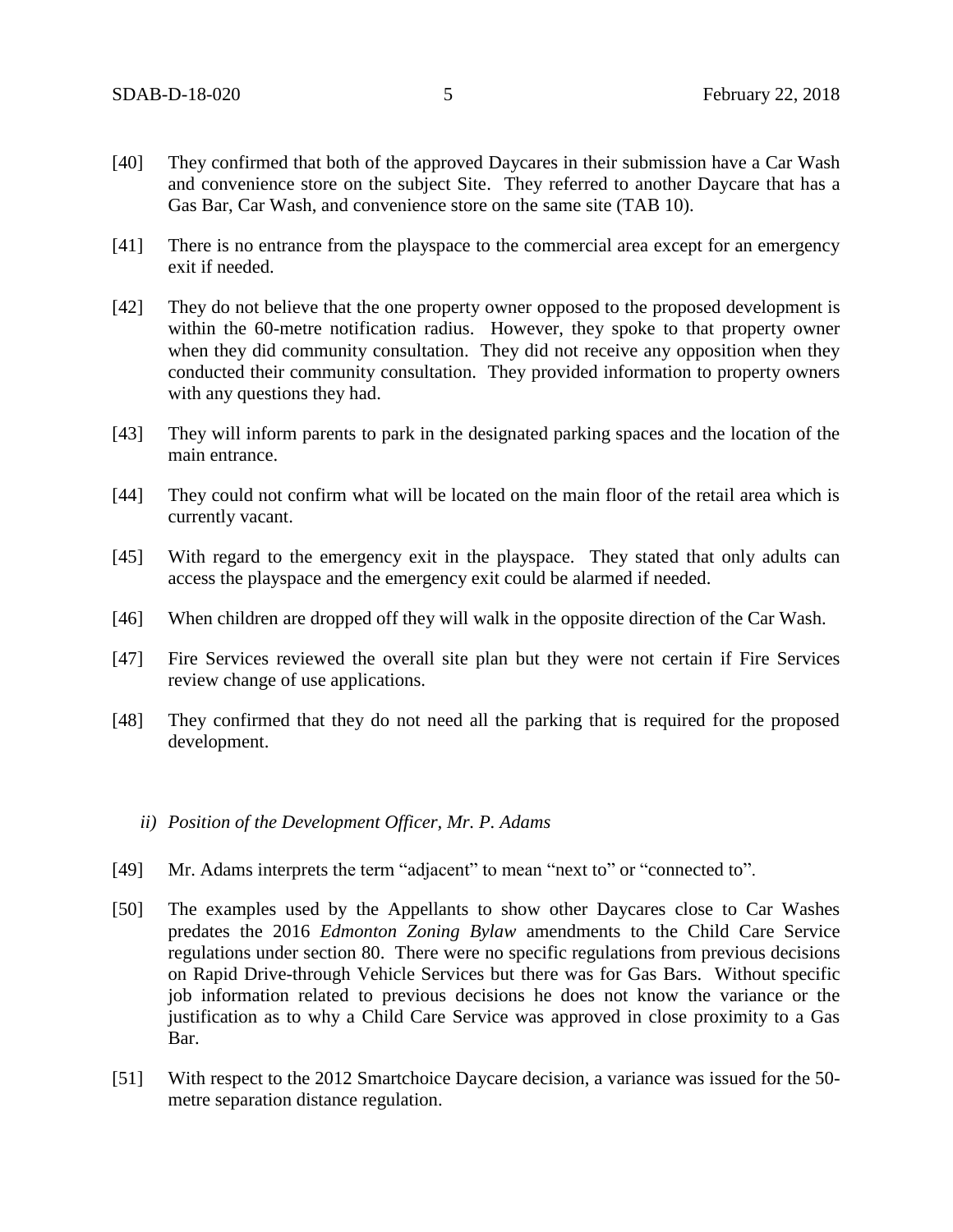- [52] The exiting issues for emergencies and ventilation regulations are under Building Codes.
- [53] Mr. Adams provided the following information in response to questions from the Board:
	- a. The 50-metre separation distance regulation was implemented for safety concerns. The 38.9-metre separation was based on a measurement from the vestibule of the southeast corner of the building and a distance to the southeast corner of the building to the gas pump per section 80 of the *Edmonton Zoning Bylaw*.
	- b. He still has the same concerns as the original application with the entrance to the second floor vestibule next to the car wash door. He has not seen any large changes to the location criteria from the original application.
	- c. The proposed fence is along the property line but there is still a sidewalk and grass area between the playspace and 51 Street.
	- d. Outdoor service space is not defined in the *Edmonton Zoning Bylaw*. However, the outdoor playspace is integrated into the Child Care Service; therefore it should not be in the required setback. The playspace can be in any yard, but under the definition of yard, a yard is not a setback. Therefore, the playspace cannot be within a setback. A yard can be within a setback but it is not a setback.
	- e. He is concerned that if the playspace is approved to be in the setback, the noise from children may negatively affect the nearby residents.
	- f. The loading zone is in front of the garbage pick-up area between the 7/11 store and the Car Wash.
	- g. With regard for the need for 21 parking spaces for a 9 stall car wash, he indicated that it is associated with the general waiting of cars and it is still the parking regulation for that use even if it seems excessive. If the total parking deficiency was the only variance, maybe he would have made a different decision.
	- h. With regard to concerns about the sidewalk and landscaping, he discussed the proposed development with landscaping technicians that said the proposed sidewalk along the north side of the lot could damage roots and the plants. The plants would have to be pruned which could affect the privacy screening.
	- i. He was not aware of the noise study provided by the Appellants. Despite the 10 inch concrete wall and the Daycare placed on the second floor, based on the location criteria there is still a possibility of fumes and ground contamination. Gas Bars might have better technology today but there could still be an explosion and he still has to consider safety.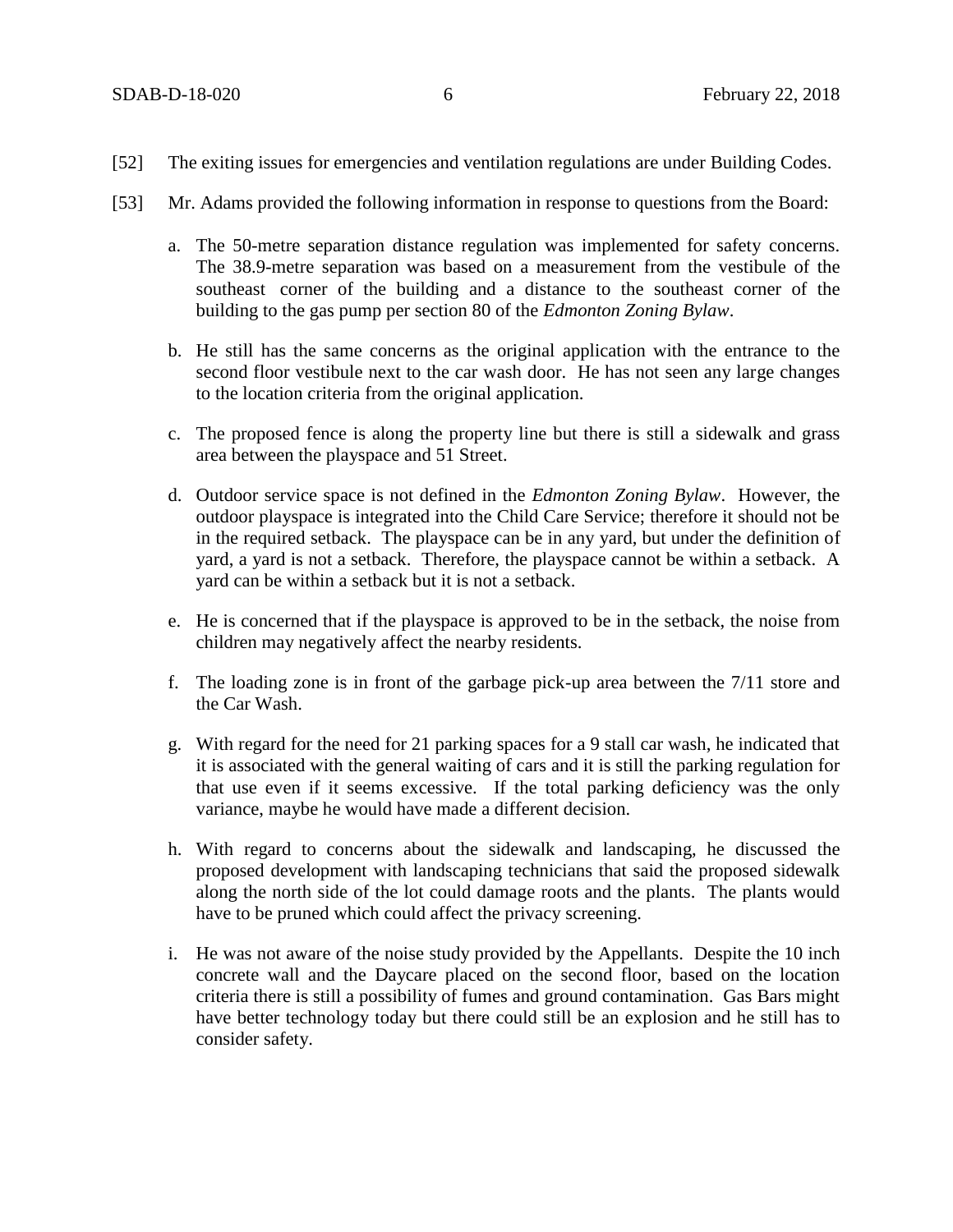- j. With regard to the parking calculation, Transportation Services in their review did not want to consider the parking allocated for the 7/11. However, as a Development Officer following the *Edmonton Zoning Bylaw* he has to consider all lots that make up a site. Based on the parking deficiency for the entire site he felt it was inappropriate to support Transportation Services determination of the parking deficiency.
- k. He agrees with the Appellants that the proposed development will only increase the parking deficiency by one space if you exclude additional on-site parking required for the Car Wash.
- *iii) Rebuttal of the Appellant, Mr. M. Umarji and Ms. N. Umarji*
- [54] With regard to congestion of the site. They stated that there is sufficient space for queuing of the Car Wash aside from the parking area on the site.
- [55] The site plan shows that the Car Wash is one storey and the subject building is two storeys.
- [56] In response to a question by the Board they stated that a variance was previously granted for the subject site.
- [57] They do not believe the previous parking variance should be considered for the proposed development. In their opinion, the proposed development only has one parking variance.

#### **Decision**

[58] The appeal is **DENIED** and the decision of the Development Authority is **CONFIRMED**. The development is **REFUSED**.

## **Reasons for Decision**

- [59] The proposed development, a Child Care Service, is a Discretionary Use in the (CNC) Neighbourhood Convenience Commercial Zone.
- [60] The Board must determine when considering a Discretionary Use if it can be reasonably compatible with the Site and the neighbourhood. The Board has reached a conclusion that it does not meet this test of compatibility given the number of variances being sought, the location of the playspace in the required Setback, its proximity to a Gas Bar, and finally being connected to a Rapid Drive-through Vehicle Service (Car Wash)
- [61] The Board considered the difference between this application for 62 children to the previous application for 110 children that was denied by a previous Subdivision and Development Appeal Board (the "Board") panel.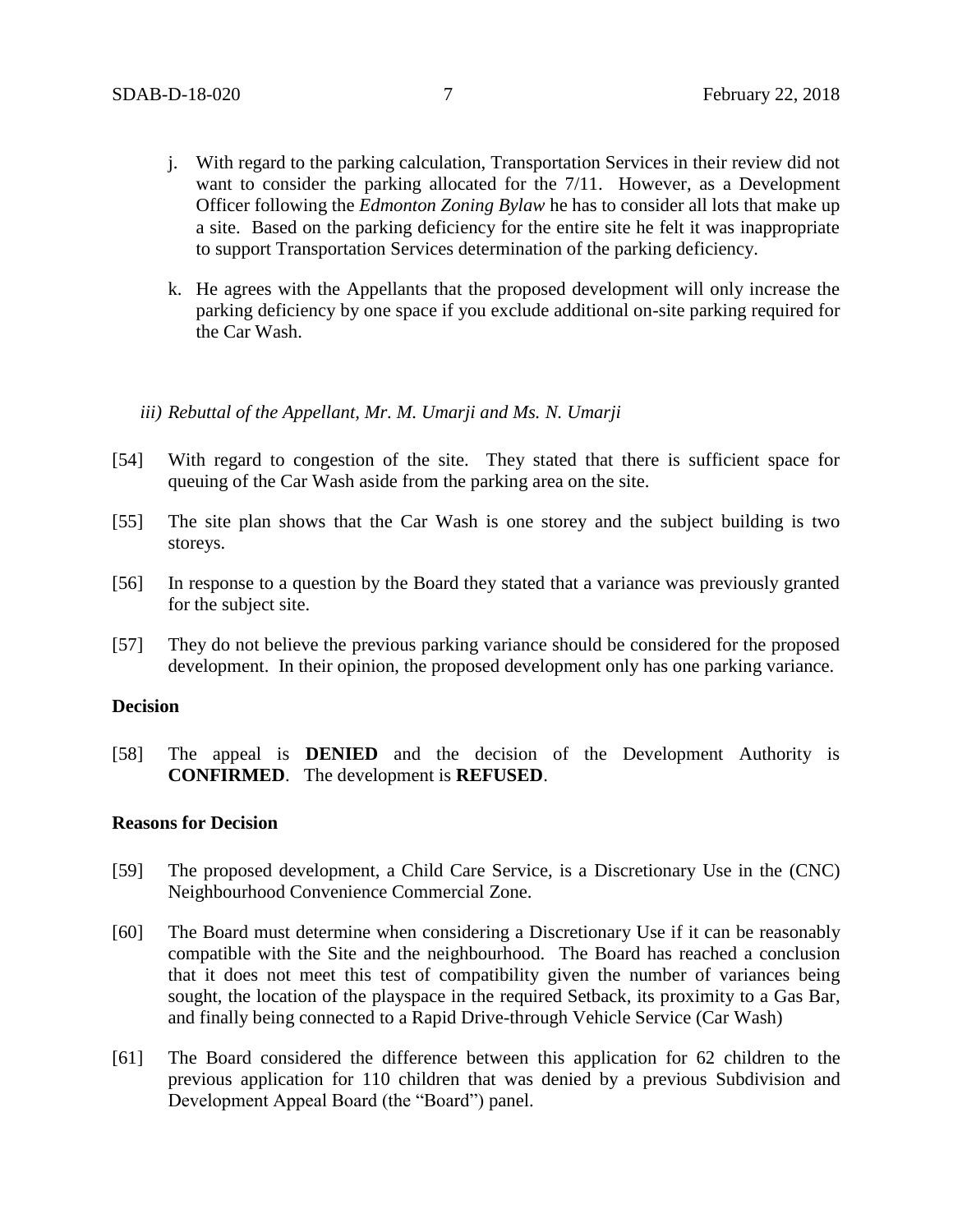[62] While this number seems significant it did not have a material effect on the application overall as it is still a Child Care Service with a variance for separation distances between two Uses. The previous Board decision (SDAB-D-17-044) was considered by this panel and the Board supports much of the reasons for its refusal from the previous appeal. The Board shares the same justification with respect to the separation space of the Gas Bar and the proximity to the Car Wash.

Section 80(2)(a)(v) of the *Edmonton Zoning Bylaw* (the *Bylaw*) is a locational development regulation unique to Child Care Services that provides in part:

No portion of a Child Care Services Use, including the building bay and on-Site outdoor playspace, where provided, shall be located adjacent to a building bay with an approved development permit for the following Uses: .... v. Rapid Drivethrough Vehicle Services.

These requirements are set out to ensure wherever possible the safety of users on a site. The Board was not convinced that this new application was materially different in that regard.

- [63] The Board had concerns with the dedicated area required for the children's playspace. The playspace's proximity to 51 Street and the rear concrete wall of both the main floor retail space and the Car Wash bay provides for a sliver of space which the Board has deemed to be confining.
- [64] The Board heard that there are direct accesses from the main floor retail space and Car Wash bays that may or may not be emergency exits that lead into the playspace. From the Board's perspective, direct access from other Uses into what ought to be a private and secure playspace contravenes the intent of the Child Care Service regulation.
- [65] The Board considered the Car Wash directly adjacent to the Child Care Service play space located on the second floor and still had some safety concerns with respect to the queuing line identified on the plans for the Car Wash. The Board has concluded that the vestibule is an entrance that will be used as much or more than what the Appellants have provided as a main entrance on the north. The Board makes its conclusion due to the elevator access and close proximity to parking, and the double doors. The Board finds that toddlers and strollers would most likely use the elevator and not the stairs.
- [66] The Board was presented with a noise study and accepts that evidence. However, it did not address the Board's concerns about possible noxious fumes from a Car Wash and the Gas Bar.
- [67] With respect to parking, the Board heard evidence regarding a different calculation indicating the previous variances provided for this Site and that there is a need for an additional one parking space variance associated with this proposed development and subject Site. The Board would have considered granting this variance had it reached the same conclusion to grant the other variances required for this proposed development.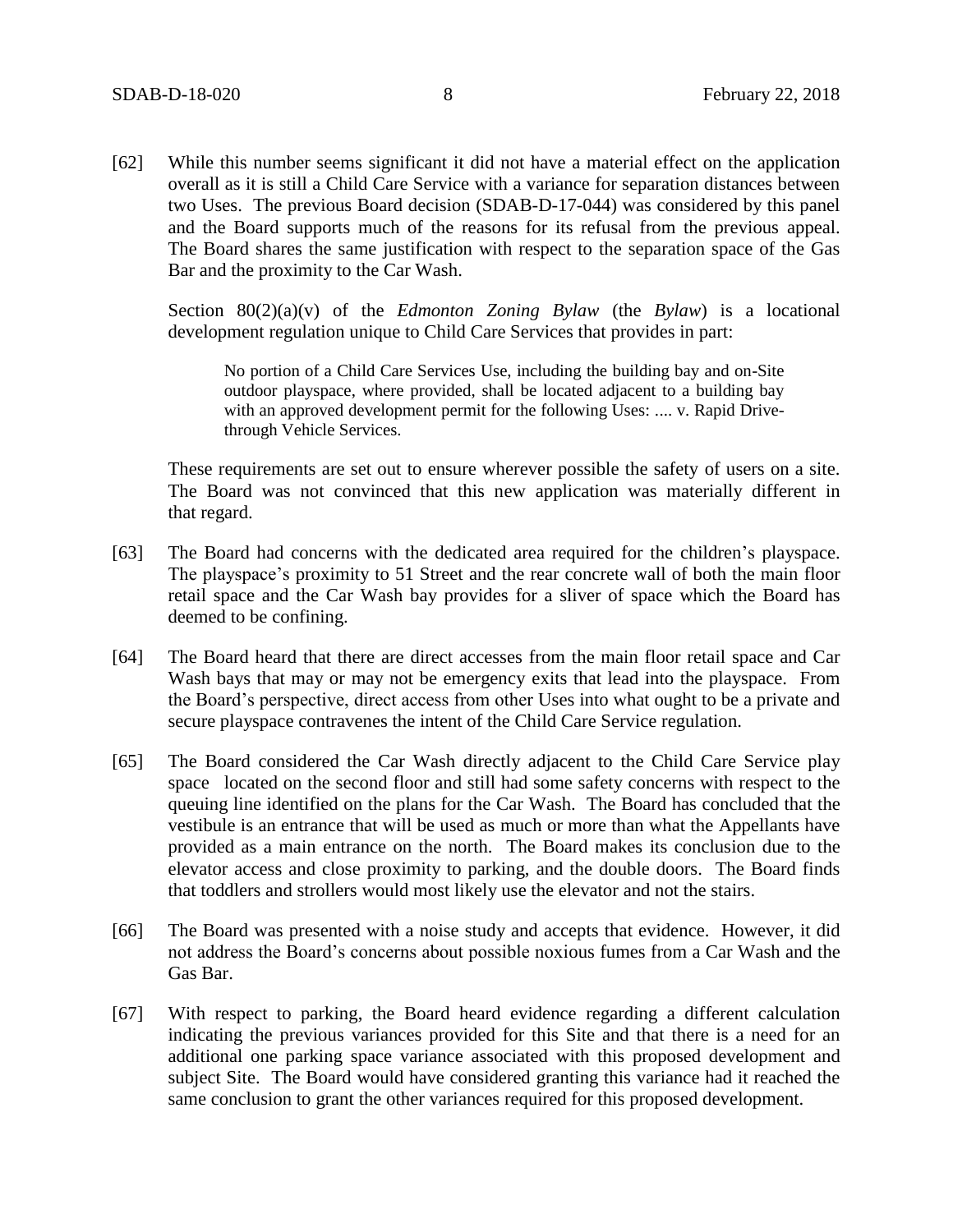- [68] The Board notes that adding a Child Care Service with a combination of existing General Retail, a Car Wash, and a Gas Bar will increase the intensity of the Use beyond the expectations of a Site this size and with the Discretionary Uses associated within the (CNC) Neighbourhood Convenience Commercial Zoning.
- [69] For all of the above reasons, should the required variances be granted the Board is of the opinion that the proposed development will materially interfere with the amenities of the neighbourhood and affect the use and enjoyment of neighbouring parcels of land.

Mr. V. Laberge, Presiding Officer Subdivision and Development Appeal Board

Board Members in Attendance Mr. N. Somerville; Ms. L. Gibson; Mr. R. Handa; Ms. Kronewitt Martin